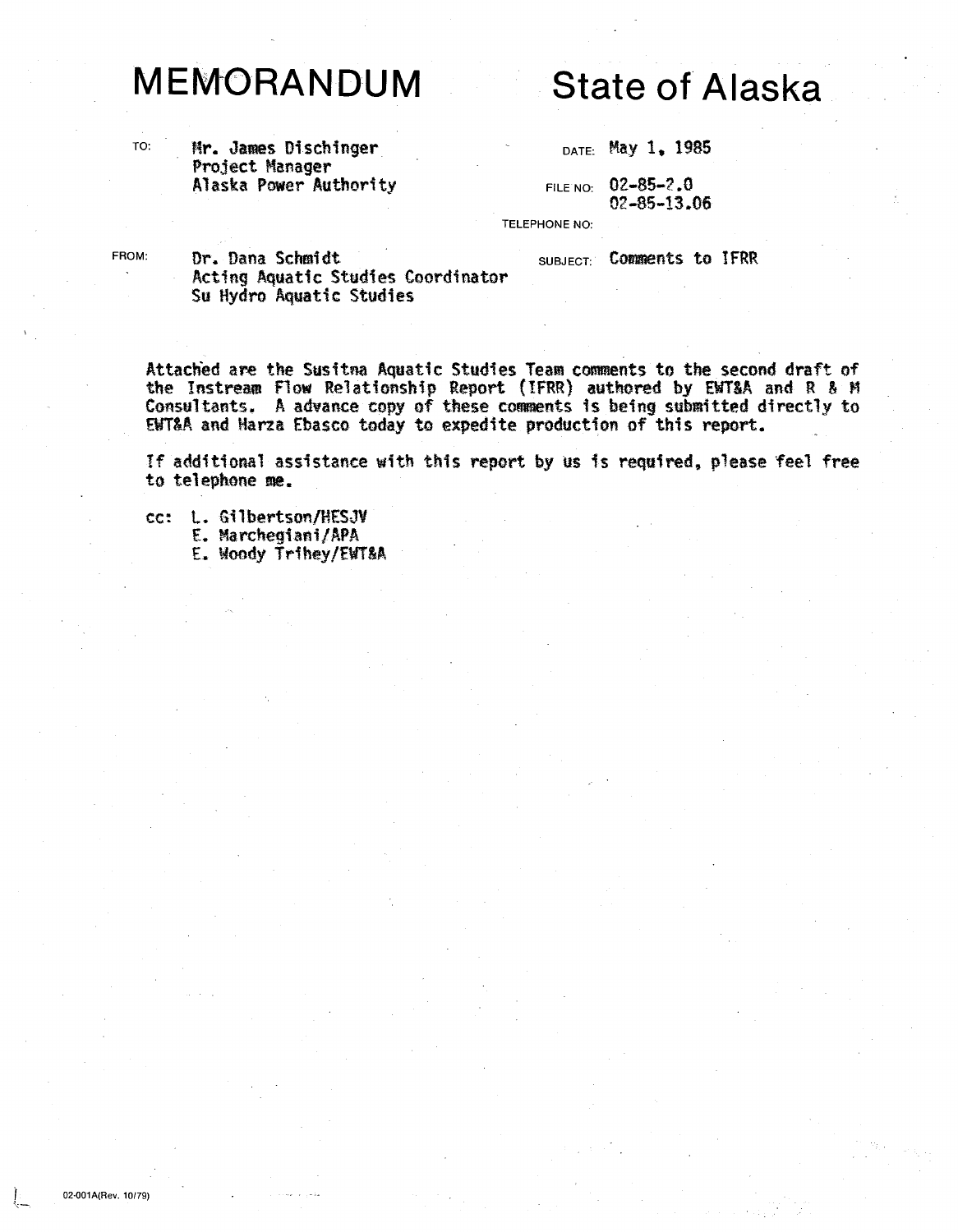Conments to the

Instream Flow Relationship Report

Volume No. 1

February, 1985

by

E. Woody Trihey & Associates

and

Woodward-Clyde Consultants

Comments submitted by Alaska Department of Fish and Game Susitna Aquatic Studies May 1, 1985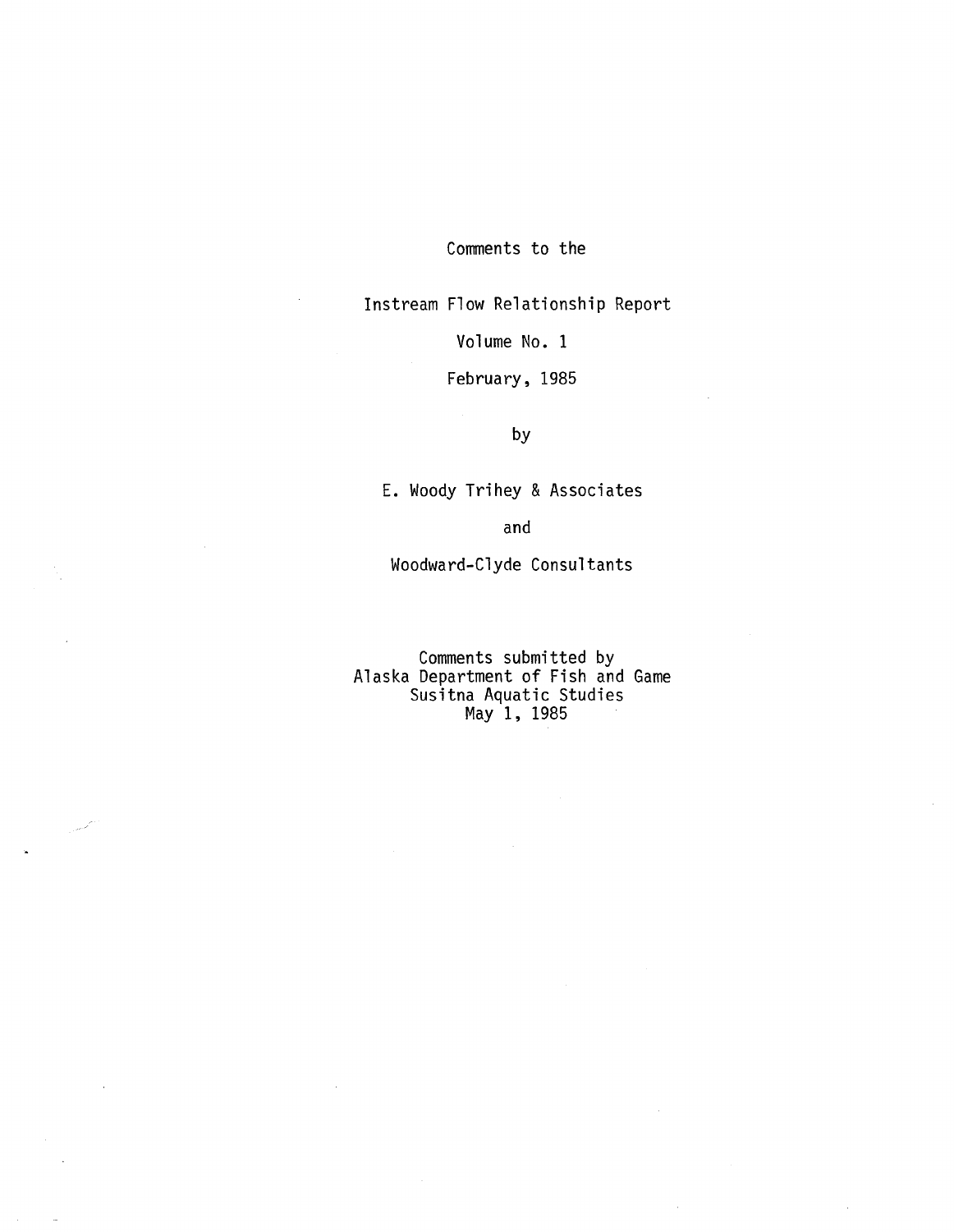## General Comment

We have reviewed the second (working) draft of the Instream Flow Relationships Report (IFRR) and feel that, although substantial editing did take place, further review and editing is required and that although consideration was given some of our comments to the first draft, many of the important points were not given sufficient consideration. presented in the specific comment section of this review.

A major problem with the report remains the description and explanation of the IFRR modelling process used to describe habitat changes in the middle river. The explanation, although improved, does not adequately describe the model and its components. Without a detailed description or explanation of the model, it is difficult for the reader to understand how the model will<br>vield new quantitative analysis and impact results. Also, sufficient yield new quantitative analysis and justification has not been presented to justify the selection of this<br>modelling approach over other approaches available. We suggest that this modelling approach over other approaches available. section be rewritten to describe the general analytical approach for the study rather than the specific modelling approach, and delay and description of the specific modelling approach to Volume 2 when it is complete.

Another area of consideration is with the selection of evaluation species. We suggest using chinook overwintering and a resident species such as rainbow trout or burbot as additional primary evaluation species. These species and 1 ife stages rely on mainstem affected habitat and could be significantly affected by project operation.

A third problem area is the suspended sediment section. Portions of this discussion contradict and conflict with other sections of this report. It is suggested that the author of this section review the report and edit this section to clear up conflicts and assure continuity.

A final point rests with the several meetings held to address chum salmon velocity suitability criteria. Information presented in this report appears to conflict with agreements made at previous meetings. This situation should be explained.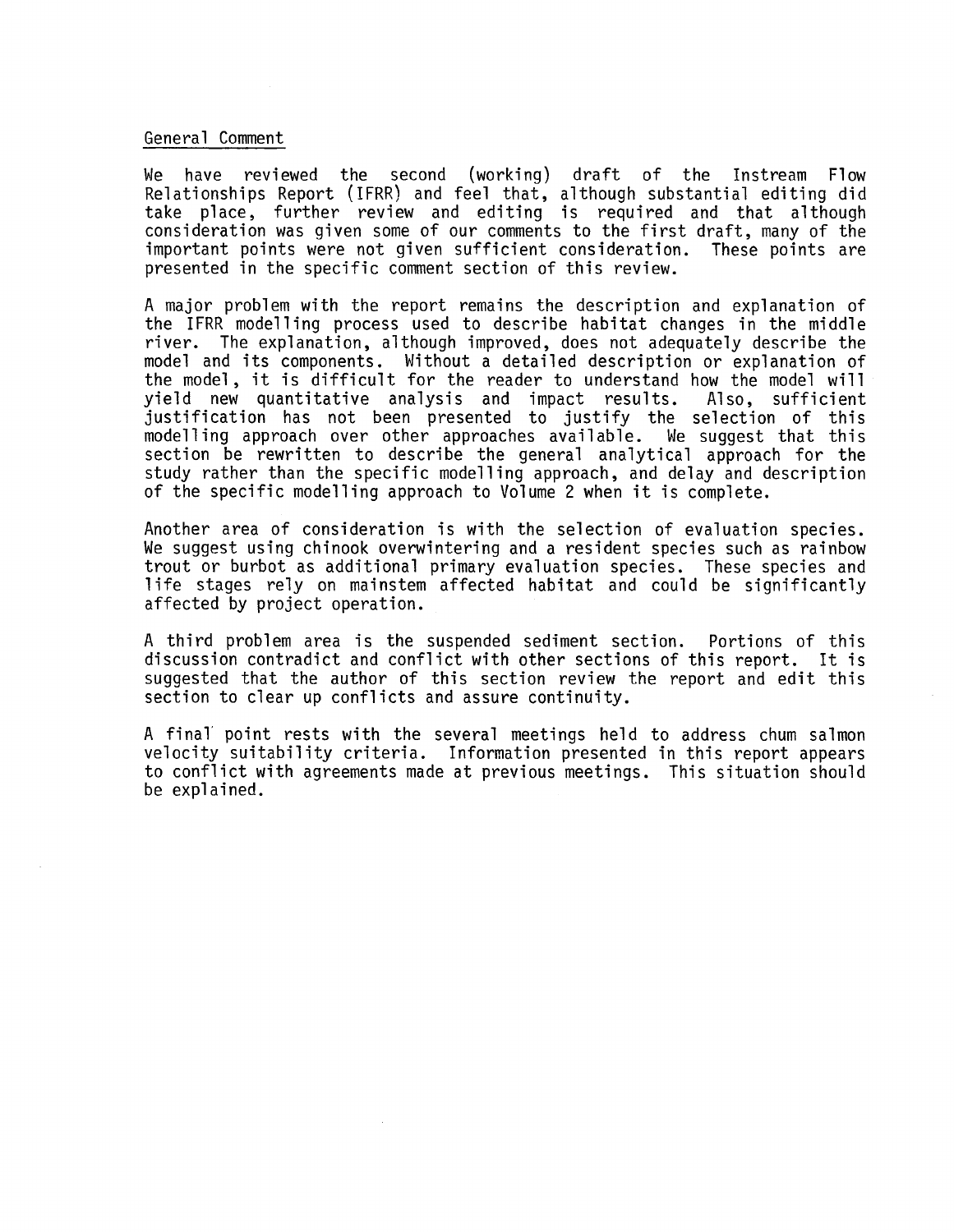## Specific Comments:

 $\sim 10^{-1}$ 

| Page     | Paragraph      |                                                                                                                                                                                                                                                                                                           |
|----------|----------------|-----------------------------------------------------------------------------------------------------------------------------------------------------------------------------------------------------------------------------------------------------------------------------------------------------------|
| iv       | $\mathbf{1}$   | With all due respect to Mr. Bell, his age and his<br>position, we doubt that he contributed "flawless<br>insights". Valuable perhaps, but not flawless.                                                                                                                                                   |
| xvii     |                | As we stated in comments to the 1st working draft,<br>we wonder how a summary report can be written and<br>critically reviewed if each of the supporting<br>technical reports have not been distributed for<br>review and comment. This is especially true for<br>technical report #5 on Aquatic Habitat. |
| $1 - 1$  | $\mathbf{1}$   | report may assist It may also not be used or<br>an instream flow may not be agreed upon.                                                                                                                                                                                                                  |
| $1 - 1$  | $\overline{c}$ | (3) discuss In the preface this is part of Volume<br>2.                                                                                                                                                                                                                                                   |
| $1 - 2$  | $\mathbf{1}$   | in this volume.<br>This is<br>important<br>an<br>clarification.                                                                                                                                                                                                                                           |
| $1 - 2$  | 3              | Why are only the three principal freshwater<br>life-phases of the Pacific salmon considered? Why<br>not a resident fish?                                                                                                                                                                                  |
| $1 - 4$  | $\overline{2}$ | Extreme flows (non-typical) should also be mentioned<br>as they are important in determining habitat<br>quality.                                                                                                                                                                                          |
| $1 - 5$  | $\overline{c}$ | Cite table III-1 for the first sentence.                                                                                                                                                                                                                                                                  |
|          |                | Lake trout should be included in the sport fishery<br>of the Susitna basin.                                                                                                                                                                                                                               |
| $1 - 5$  | $\cdot$ 2      | Although Susitna chinook stocks generally are not<br>intercepted by the commercial fishery, the Tyonek<br>subsistance fishery is a notable consideration.                                                                                                                                                 |
| $11 - 1$ | 1              | goal is consistent there is a big difference<br>between the maintenance of existing fish resources<br>and the maintenance of habitat. These are not<br>consistent.                                                                                                                                        |
|          |                | Thus, the focus                                                                                                                                                                                                                                                                                           |
| $11 - 1$ | $\overline{c}$ | fluctuate for many reasons. Perhaps the reasons<br>or at least the important ones, should be stated.                                                                                                                                                                                                      |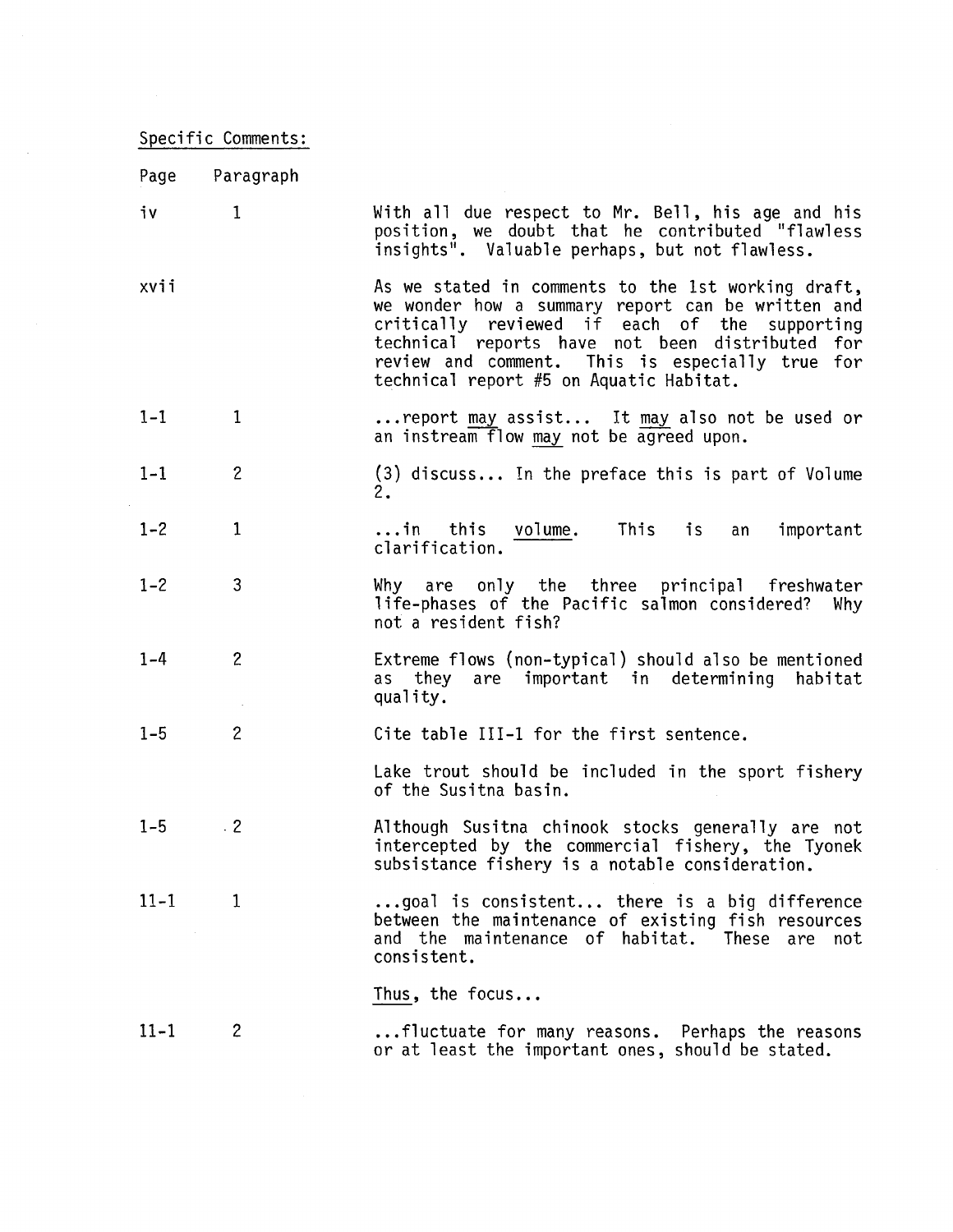| Figure II-1   |                | We debate the linkages drawn throughout this diagram<br>and suggest that the figures be deleted and replaced<br>with one that describes the relative importance of<br>specific habitat conditions as they influence the<br>use of habitats by fish.                          |
|---------------|----------------|------------------------------------------------------------------------------------------------------------------------------------------------------------------------------------------------------------------------------------------------------------------------------|
| $11 - 6$      | $\mathbf{1}$   | six major microhabitat typesIt would<br>be<br>helpful to be consistent with past terminology.                                                                                                                                                                                |
| $11 - 9$      | $\mathbf{1}$   | Studies, identificationhas been of central<br>Because of this, physical processes                                                                                                                                                                                            |
| $11 - 9$      | $\overline{c}$ | analyzed to date to identify<br>physical processes models                                                                                                                                                                                                                    |
|               |                | Insert the last sentence of this paragraph between<br>the sentences ending with, "estimated" and beginning<br>with, "thus".                                                                                                                                                  |
|               |                | application of a structured                                                                                                                                                                                                                                                  |
|               |                | Ground water upwelling can't be forecast, only<br>estimated.                                                                                                                                                                                                                 |
| $11 - 9$      | 3              | What does IFR mean?                                                                                                                                                                                                                                                          |
|               |                | make reliable tentative How do we know<br>whether or not they are reliable if the model isn't<br>running and data has only been subjectively<br>evaluated?                                                                                                                   |
| $11 - 9$      | 4              | How can the IFR model be applied if it is not<br>functional?                                                                                                                                                                                                                 |
| Figure $11-3$ |                | Ice processes and channel geometry conditions are<br>important processes but have been omitted.                                                                                                                                                                              |
| $11-11$ 3     |                | Volume I merely introduces the IFR models                                                                                                                                                                                                                                    |
| $11 - 11$     | 4              | One major difference<br>such as ice there is no mention of ice in<br>Figure $11-3$ .                                                                                                                                                                                         |
|               |                | Another major difference is the that IFR analysis<br>addresses only<br>small number of evaluation species in a rigorous<br>quantitative manner. Why? Justify these approaches<br>and their differences from previous methodologies<br>and why previous methods were changed. |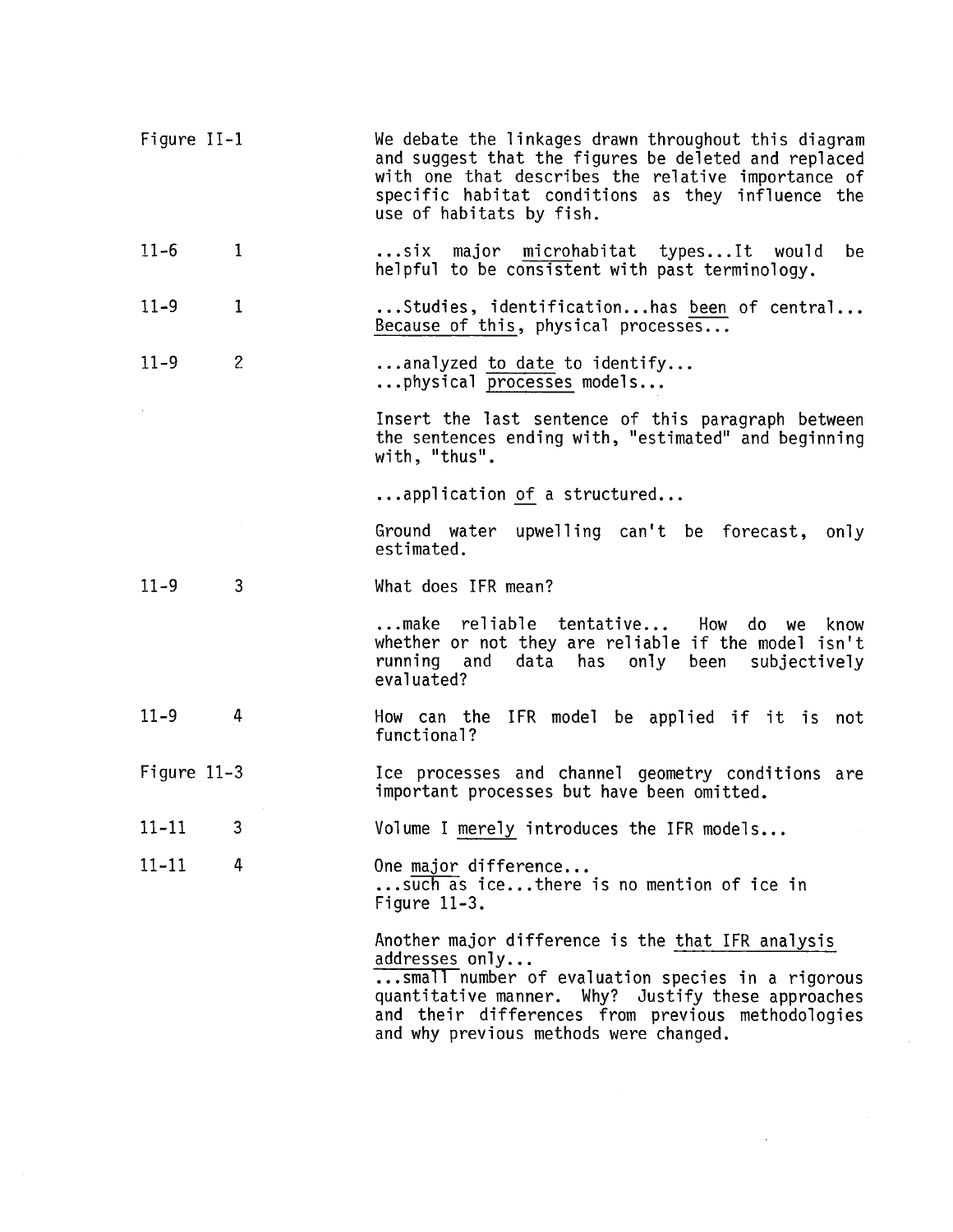Figure 11-4 11-13 111-1 111-12 111-12 111-12 111-13 2 1 2 3 4 1 Section III Comment. 111-14 111-14 1 2 Figure 111-1 111-16 111-16 2 3 This appears to be more of an "analytical frame work" than a model framework. These resevoir models...Reference the appropriate models. Sufficient progress ... What about upwelling? It is questionable whether "sufficient progress" has been reached in this area. Important resident species... This list is selective<br>without rationale. What is merit be important? There without rationale. What is merit be important? could be several importance factors. Why are round whitefish more important than humback whitefish for example. Most chum salmon in the middle Susitna River rear for  $one...$ The chum salmon rearing for one to three months does not agree with the May through mid-August outmigration time frame given. From what is known of emergence timing some chum salmon rear from May through about mid-august. ...tributaries and upland... Grayling use which aquatic habitats? Burbot should be added to the resident species such as ... There is more information than what is presented here on the distribution and abundance of both<br>iuvenile anadromous and resident fish. It is juvenile anadromous and resident fish. It is suggested that this section be rewritten under the guidance of fishery biologists familiar with these species and their life phases in the Susitna River. ... diversity of macro habitats... We suggest you consider the possibility that habitat conditions are primarily influenced by channel structure as channel structure ultimately determines<br>streamflow, water quality, and temperature quality, and temperature conditions. This figure has been taken from an ADF&G report. Please reference it. ... mainstem macro habitat types. figure IV-2 contradicts the first sentence. Which is true?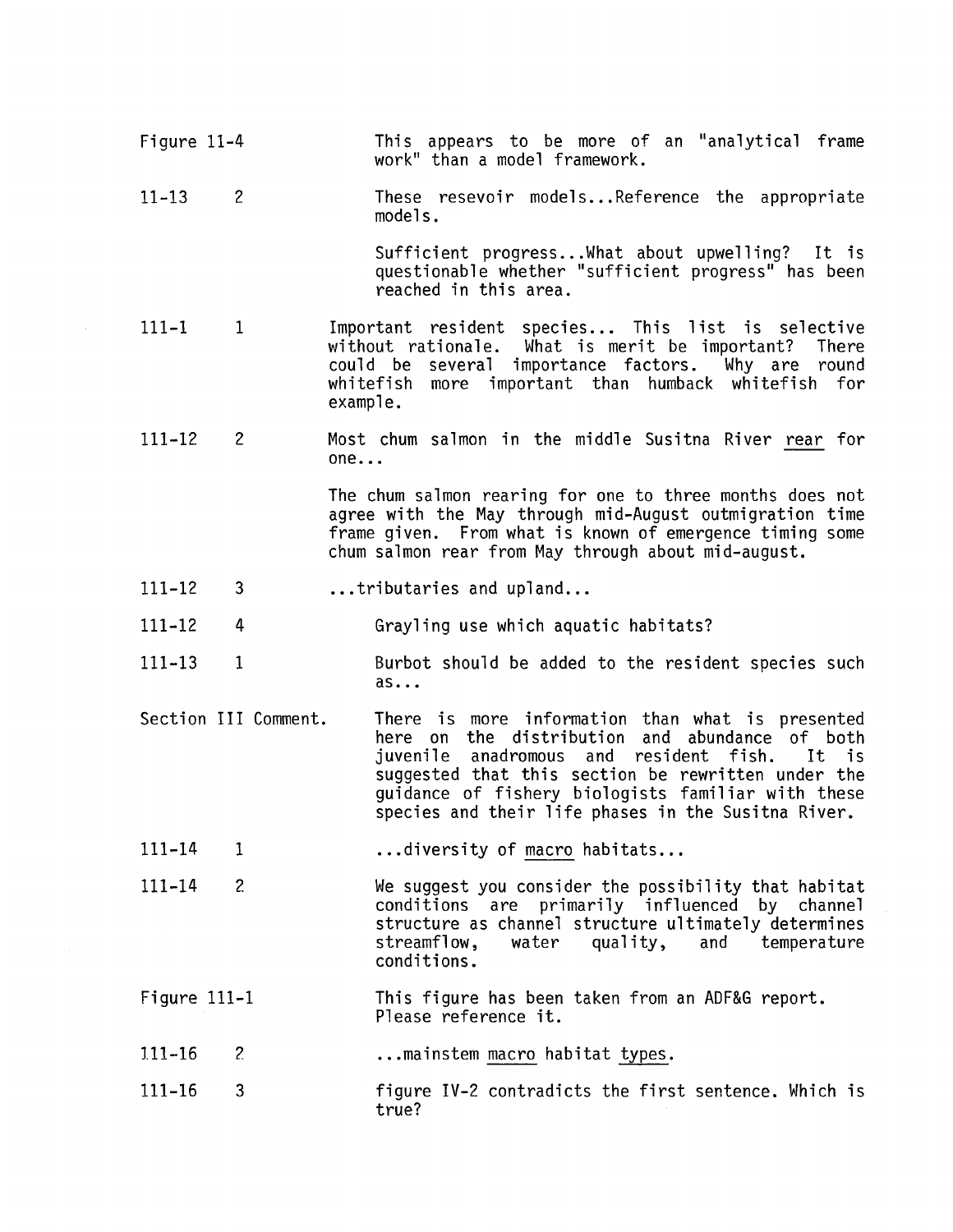- 111-16 5 Grayling and rainbow trout also utilize side channel habitats .
- 111-17 1 ... habitats are generally characterized...
- 111-17 2 ...a strong positive correlation...<br>strong positive correlation? If reference it. Is there a<br>so, please please
- 111-19 3 Non-glacial may be a better term than clear water in this situation to avoid confusion.
- 111-22 1 Selection of evaluation species is not consistant with any ADF&G policy that we are aware of. If you feel it is, please reference the source.
- 111-22 1 ...evaluation species in this volume in thought to be... Other documents relative to this study have suggested other or additional species.

Therefore, the habitats of those species and their  $\overline{\text{various}}$  life phases that are...

111-22 2 ... evaluation in this volume are...

> We suggest adding chinook salmon overwintering juveniles as a primary evaluation species. This life phase has the highest morality both species and<br>could be significantly affected by project could be significantly<br>operation.

... may receive secondary... May receive is vague. What criteria will be used to decide whether secondary species or life phases will be considered?

Are the species listed in this paragraph in order of importance?

- 111-22 3 small numbers of salmon spawn...
- 111-24 4 ...than sockeye salmon (Sautner et. al, 1984).
- 111-25 3 Because juvenile chinook have...

Which habitats are to be selected as indicator habitats for these species?

111-25 4 See 111-1, 1 important resident species...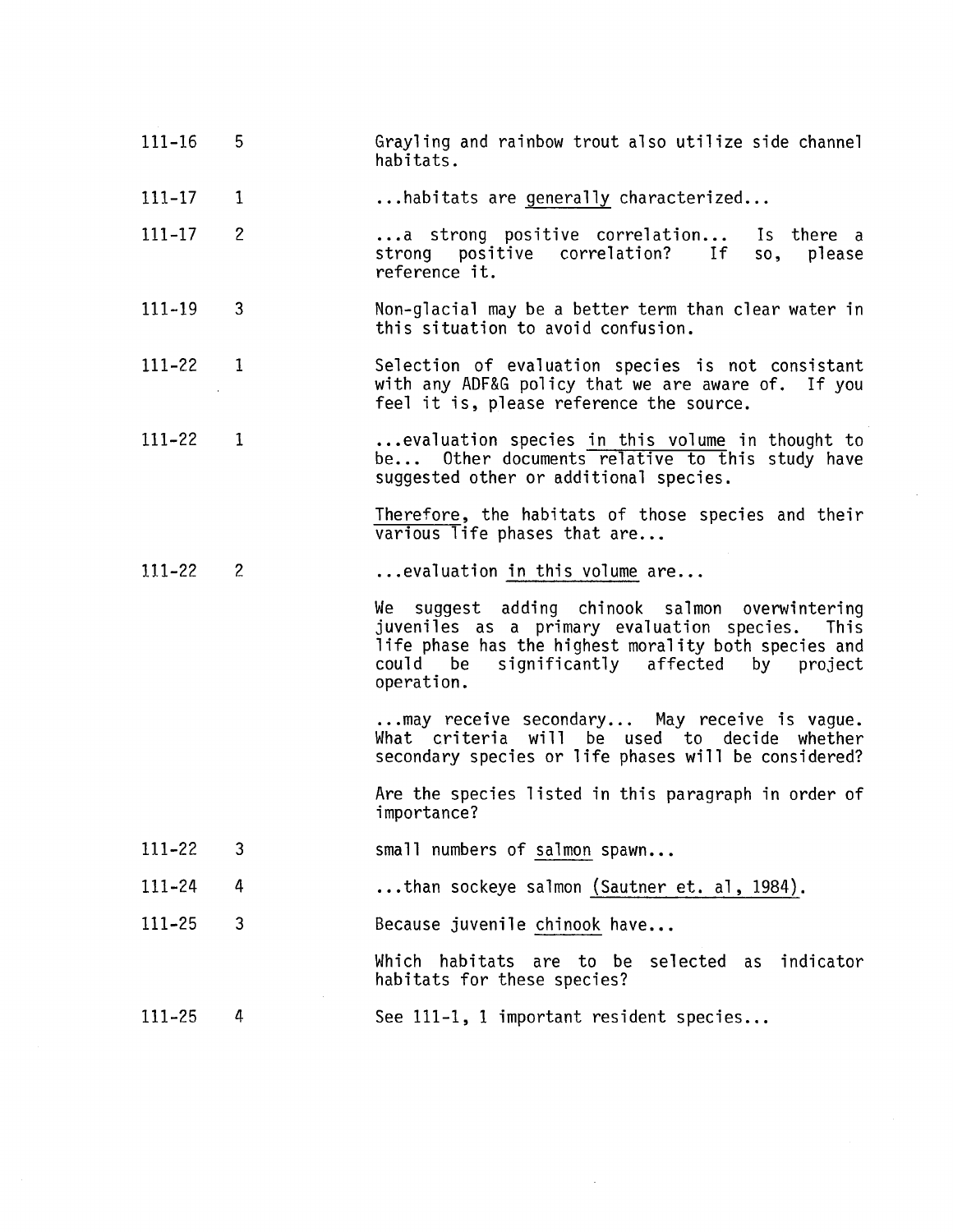| 111-27      | 3            | The physical characteristics What relevance is<br>this statement to the discussion?                                                                                                                                                                            |
|-------------|--------------|----------------------------------------------------------------------------------------------------------------------------------------------------------------------------------------------------------------------------------------------------------------|
|             |              | It is suggested that one resident species be used as<br>a primary resident species. Specifically burbot or<br>overwintering rainbow trout or burbot.                                                                                                           |
| Figure IV-I |              | The scale is not valid if this figure was reduced.<br>The figure should be referenced if it was taken from<br>an earilier report.                                                                                                                              |
| Figure 1V-4 |              | How were these estimated percent contribution<br>calculated? Is there a reference? If not, please<br>describe the process.                                                                                                                                     |
|             |              | Also, see the third sentence of the first paragraph<br>on page 123 of the Fish report. Which is correct?                                                                                                                                                       |
| $1V-7$      | $\mathbf{2}$ | are not expected to exceed 10 percent<br>This is a fairly important point to cite as a<br>personal communication? Something this important<br>should be referenced to a project document instead<br>of an individual.                                          |
| $1V-7$      | 3            | generally results in inhosipitable conditions<br>This statement is to broad to be taken seriously.                                                                                                                                                             |
| $1V-9$      | $\mathbf{1}$ | This does not consider that smaller substrates often<br>embed and armor the larger substrates<br>and thus<br>affect habitat stability.                                                                                                                         |
| $1V-9$      | $\mathbf{2}$ | High streamflows also flush out sloughs and provide<br>passage.                                                                                                                                                                                                |
| $IV-9$      | 4            | at least a few hunderd feet A backwater often<br>extends only tens of feet or sometimes thousands of feet.<br>The distance reference should be omitted.                                                                                                        |
| $1V-10$     | $\mathbf{2}$ | recognize the dominant influence Is this statement<br>meant to discuss the dominant influences? If so, what<br>are the dominant influences? This paragraph needs to be<br>expanded to clarify its<br>meaning and to<br>include<br>information from Table IV-3. |
| $IV-10$     | 4            | Differentiation between three types of flow may be<br>superfluous. The real question is what the fish require.<br>They don't seem to care and use all three, so why<br>differentiate.                                                                          |
| $IV-13$     | 1            | Because the water This statement is correct for<br>downwelling but not for intergravel flow. Intergravel<br>flow can have quite different characteristics especially<br>if it comes from upland sources such as tributary<br>confluences.                      |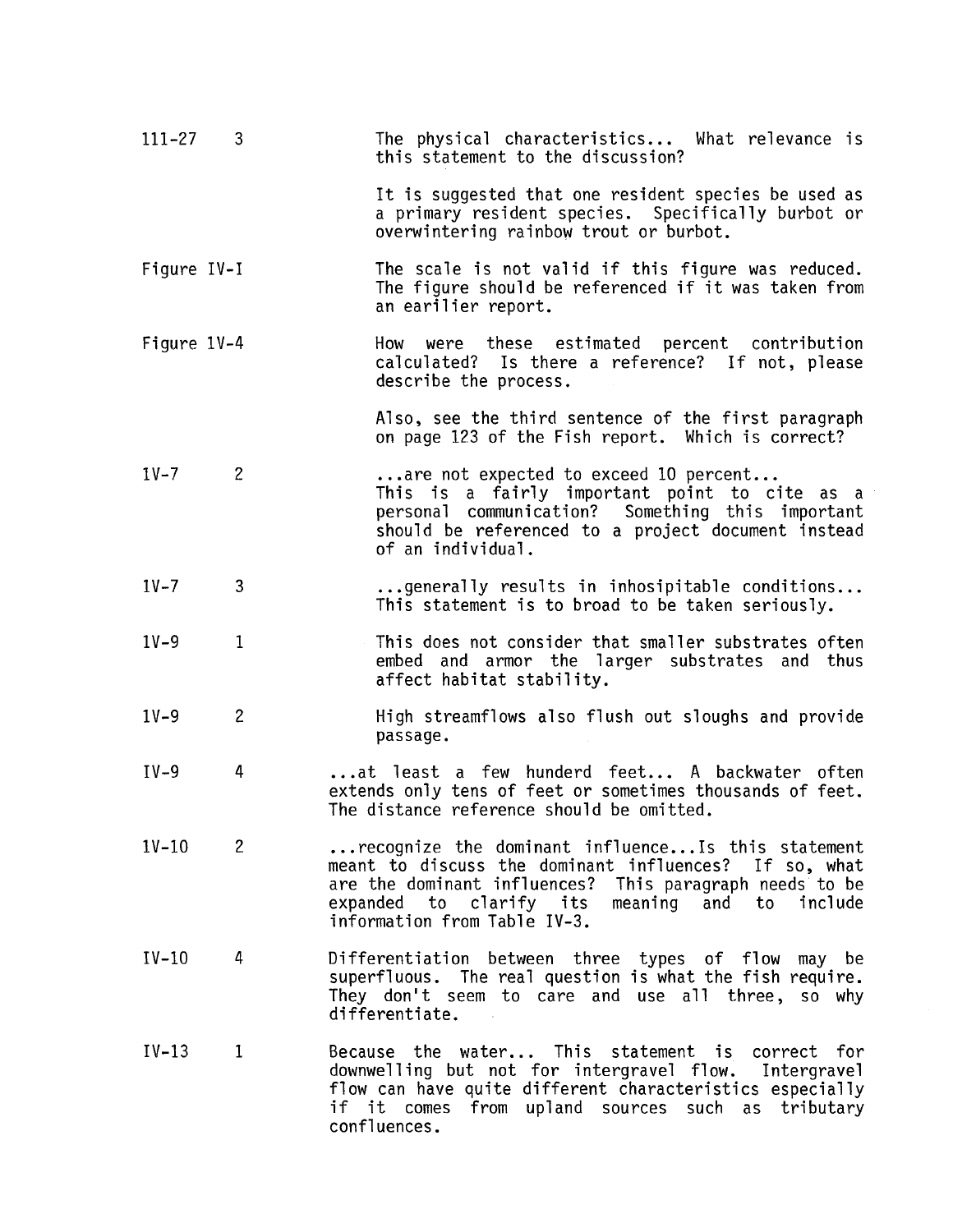...soil properties. Include also transfer medium properties.

- IV-14 3 Please reference the last sentence of this paragraph.
- $IV -15$ 1 The ground water component is not constant throughout the year. It varies in rate of flow, etc...
- IV-16 1 Under withproject... Currently ice staging causes actual winter stages of 20,000 cfs and above. It is thus very likely that upwelling will be reduced as stated in a comment on page IV-70. Please be consistant.
- IV-16 2 ... facilitate fish passage... Please reference Sautner et al (1984).
- IV-17 2 What about after ice formation? State what happens. See previous page .
- IV-18 4 ... six aquatic macro habitat types...
- Table IV-4 We believe that several of the catagories may be ranked<br>incorrectly. A copy of this table is attached with A copy of this table is attached with suggested changes indicated.
- IV-20 1 As suggested in the first review, this paragraph is For example, how does plan form and channel formation differ? There is confusion in the description of channel forming processes. Once every several years?<br>Once in 20 years?
- $IV-20$ 2 Streambed material in... Is this statement referenced or only opinion?

The cobbles and boulders... Smaller substrates are also worked out of tributaries by flood events but do result in armoring so what point is being made here? Would not smaller substrates consolidate the larger substrates to cause armoring?

- IV-21 2 It is stated previously that ice processes are the primary influences of channel shape (See table IV-4).
- Table IV-5 As in Table IV-4, tributaries and tributary mouths should be seperate catagories.

There will be no project effect on sediment transport processes in tributaries, only at tributary mouths.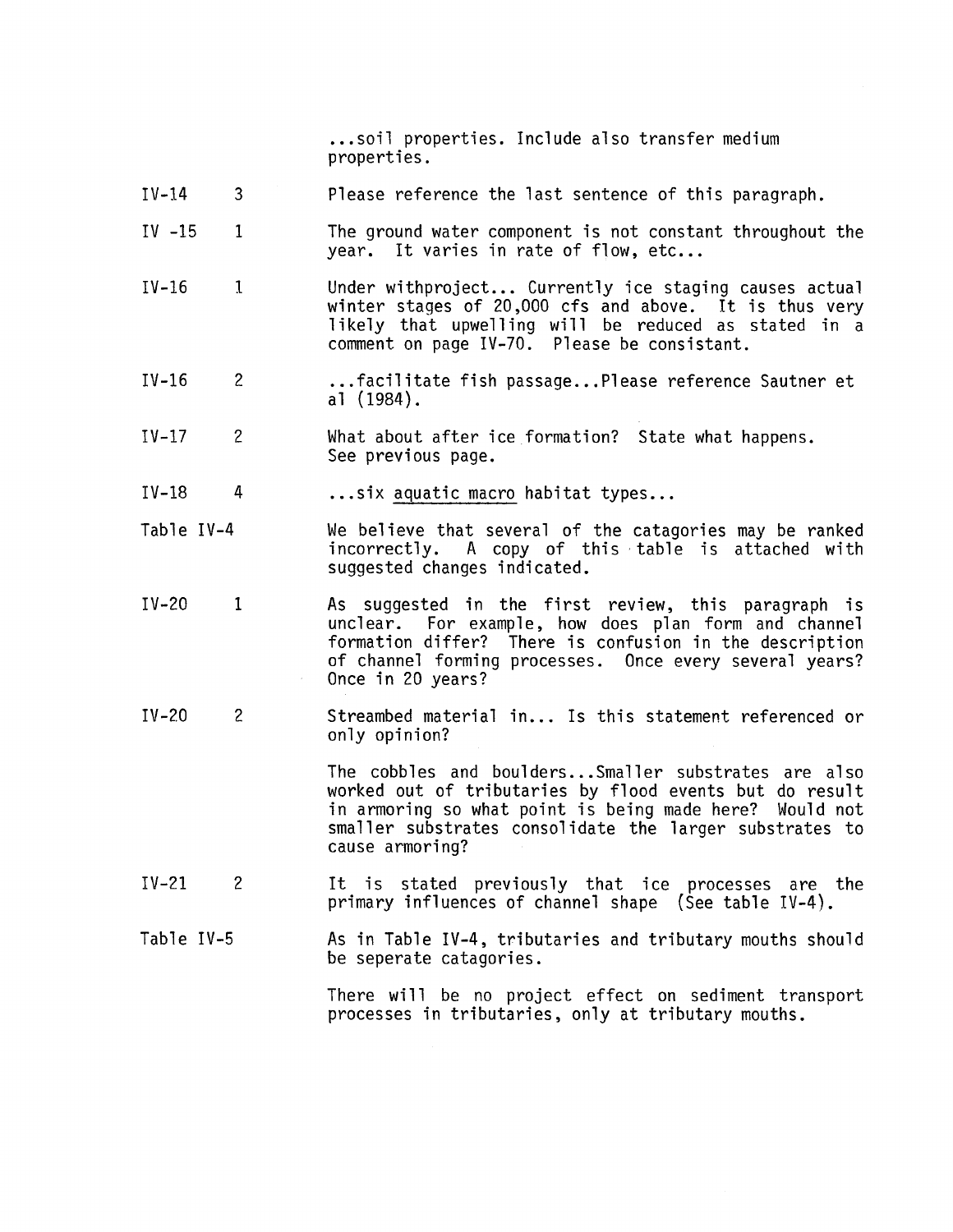| $1V-27$   | $\mathbf{1}$   | Why is a warm-water release used to develop table IV-5<br>when a warm-water release hasn't been agreed to yet?<br>It<br>a cold water release should<br>that<br>also<br>seems<br>be<br>considered. This report should be objective and discuss<br>all facets of impact. |
|-----------|----------------|------------------------------------------------------------------------------------------------------------------------------------------------------------------------------------------------------------------------------------------------------------------------|
| $1V - 28$ | $\mathbf{2}$   | Aquatic macro habitat<br>six aquatic macro habitat<br>each aquatic macro habitat<br>turbid-water aquatic macro habitat types<br>these aquatic macro habitat types<br>quality if fish habitat with each of the aquatic<br>macro habitat                                 |
| $IV-29$   |                | During winter monthsPlease reference this statement.                                                                                                                                                                                                                   |
|           |                | What about Deadman or the Clarence lakes systems and the<br>Oshetna Watershed?                                                                                                                                                                                         |
| $IV-3$    | 1              | maintain a few scatteredSome years there is more<br>than a few scattered open leads present in this reach.                                                                                                                                                             |
| $IV-31$   | $\overline{c}$ | Is this referring to the Susitna River as implied?<br>- If<br>so, is this a correct reference?<br>What limits winter<br>production?<br>You need a Susitna reference for the last<br>sentence.                                                                          |
| $IV-32$   | 1              | What influence does temperature have? Is it all velocity<br>dependent?                                                                                                                                                                                                 |
| $IV-32$   | 3              | Some of this production What effect does this have on<br>downstream production?                                                                                                                                                                                        |
| $IV-33$   | 3              | Because side sloughs Does this statement consider<br>staging because of ice jamming?                                                                                                                                                                                   |
| $IV-34$   | $\overline{c}$ | What is the nutrient source for this algae? Do decaying<br>salmon carcasses have a role?                                                                                                                                                                               |
| $IV-34$   | 4              | These streams provide What about side sloughs?<br>They<br>provide overwinter habitat.                                                                                                                                                                                  |
| $IV-35$   | $\overline{c}$ | Just what is the point being made here?                                                                                                                                                                                                                                |
| $IV-37$   | 4              | Additionally, if Earlier in this report, it was stated<br>that flows would not be sufficient to allow this to<br>Which is true?<br>occur.                                                                                                                              |
| $IV-38$   | 1              | Reduced turbidity and increased subsurface flow This<br>will be true only if it occurs.                                                                                                                                                                                |
| $IV-38$   | 1              | primary production may increase At 300-600 NTU's?                                                                                                                                                                                                                      |

 $\mathcal{L}(\mathcal{A})$  and  $\mathcal{L}(\mathcal{A})$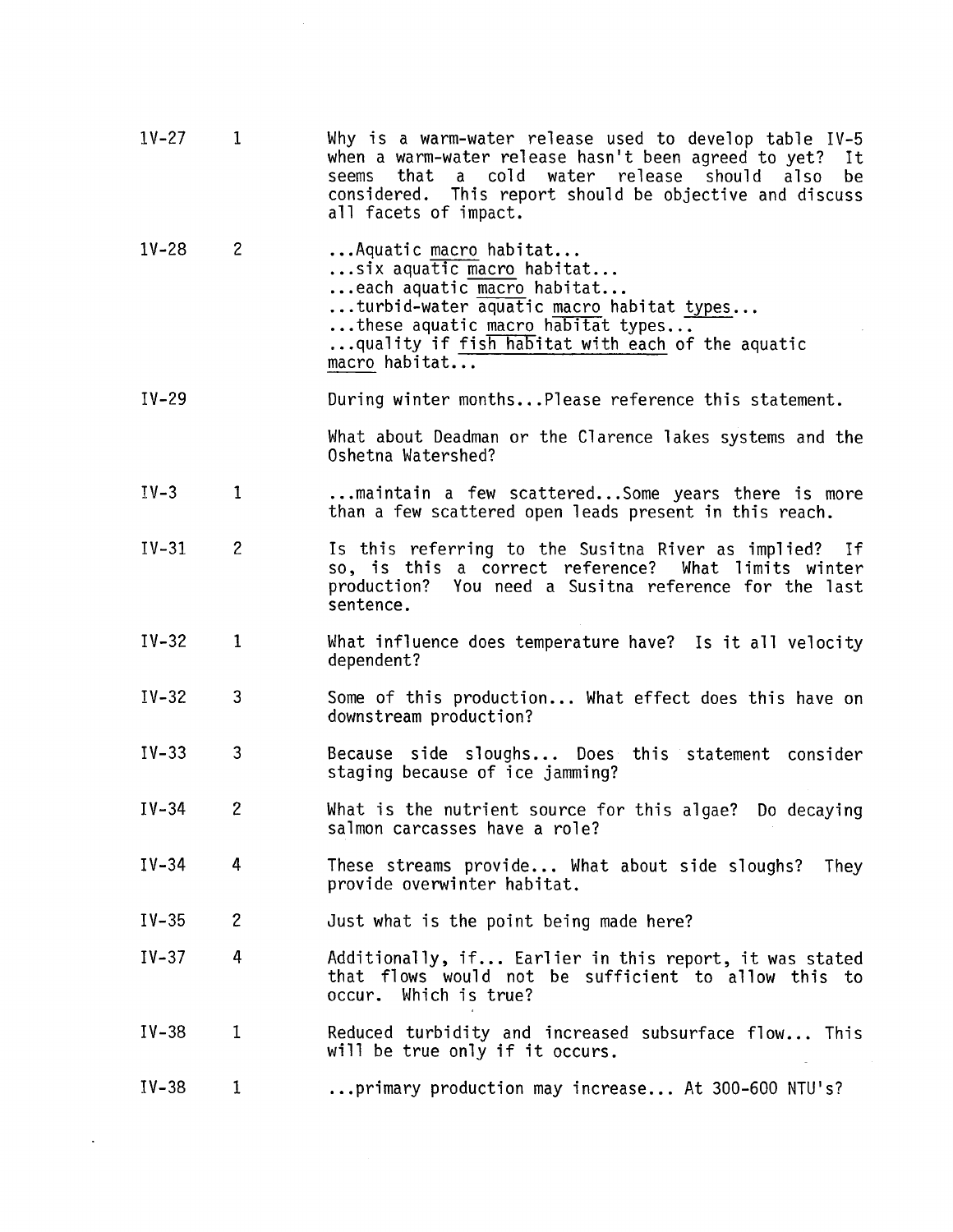The suspended sediment section does not fully agree with the temperature and ice section discussions. The author of this section should review these other sections to ensure continuity.

- IV-45 2 Does Table IV-9 support this statement. Table IV-9 doesn't protray a clear understanding of this situation.
- IV-48 2 What effect does this condtion have on incubating salmon eggs?
- IV-48 4 What effect, if any, will the reservoir have on groundwater heat balances? Will increased ground water temperatures occur and what effect, both good and bad, would this have on the various life phases of fish.
- Is this reservoir inflow matching or a warm water Table IV-10 release? Should not winter temperature be presented also?  $\sim$
- Table IV-11 Which dam scenerio is being referred to here?
- IV-51 The most notable effect... Other notable effects are<br>reduced summer temperatures and increased witner summer temperatures and increased temperatures. What are the impacts of these effects.
- Table IV-13 Which dam? See above table IV-11.
- IV-55 1 The section on project temperature affects is confusing. It does not clearly state the winter temperature effects of the project. It also does not clearly state how tabular data were derived. It needs clarification.
- Figure IV-8 Some frazil ice also occurs in backwater and slough habitats.
- $IV-67$  4 What will anchor ice formation, if any, be like under with-project conditions and what will it's effect on staging be under both cold and warm releases?
- IV-69 4 What effect would a "thicker than normal" ice thickness have in the lower reach? Also, why is the lower reach discussed in this report?
- IV-70 2 Ice processes... This statement conflicts with earlier statements. See page IV-25.

The river stage observed... this statement conflicts with earlier statements. See page IV-16.

 $IV-71$  1 The benificial as well as adverse effects should be discussed.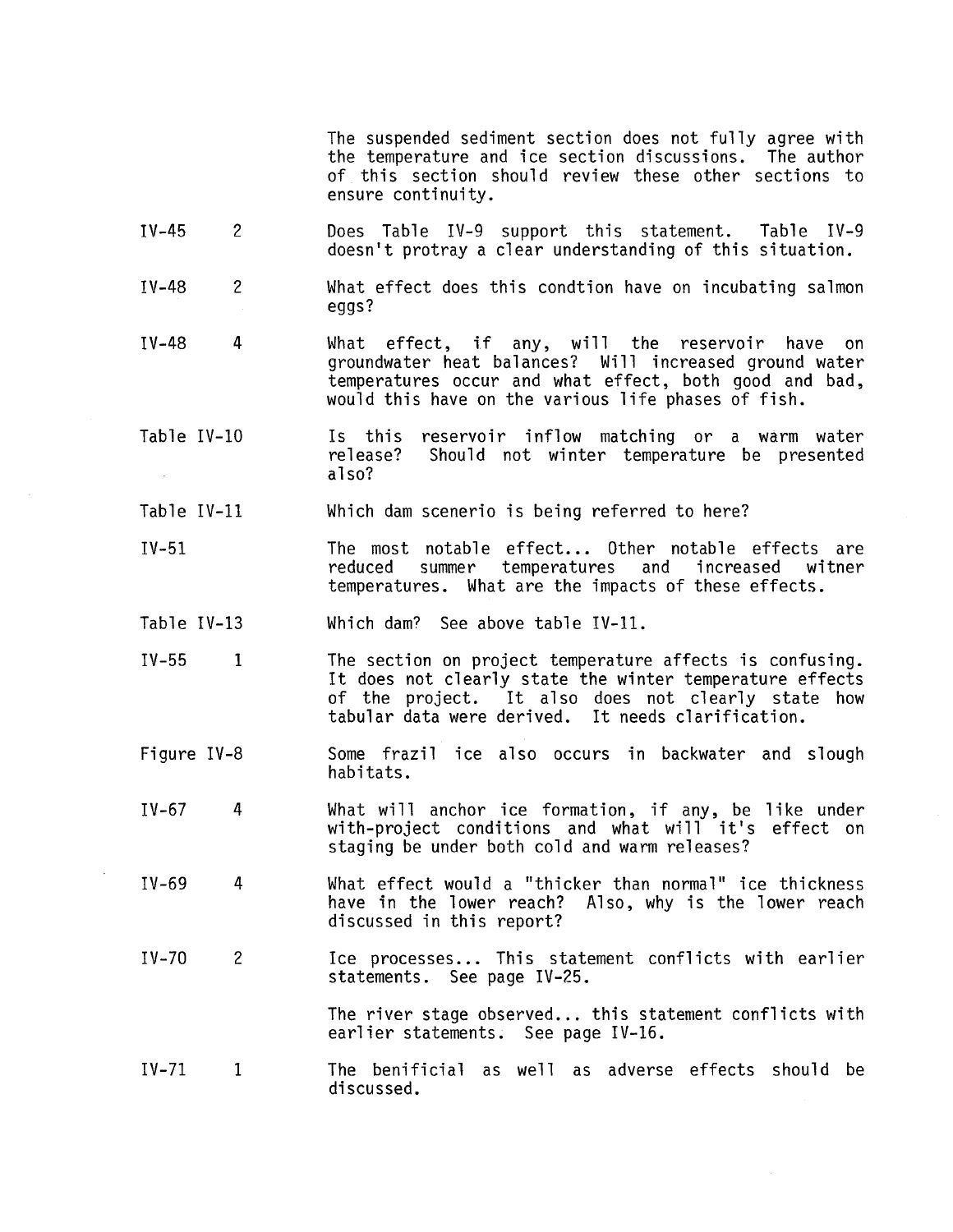| $V-1$ 1    |                | The relative fish habitat value of one habitat                                                                                                                                                                                                                                                                               |
|------------|----------------|------------------------------------------------------------------------------------------------------------------------------------------------------------------------------------------------------------------------------------------------------------------------------------------------------------------------------|
|            |                | Six major aquatic macro habitat types                                                                                                                                                                                                                                                                                        |
| $V-1$      | 3              | Surface areas of Are not side sloughs clear water<br>habitats at times?                                                                                                                                                                                                                                                      |
| $V - 4$    | $\overline{c}$ | A specific area Specific areas? Were all areas of the<br>river assigned to a specific area?                                                                                                                                                                                                                                  |
| $V-11$     | 1              | outmigrate to marine What about resident fish?                                                                                                                                                                                                                                                                               |
| $V - 12$   | 3              | Chinook spawn only in tributaries.<br>have shallower minimum This statement is confusing.                                                                                                                                                                                                                                    |
| $V-15$     | $\overline{c}$ | Backwater from the mainstemperhaps a table with<br>eupporting data could be presented.                                                                                                                                                                                                                                       |
| $V - 16$   | $\mathbf{1}$   | natural flow regimes. Give more data to support this<br>statement or reference it.                                                                                                                                                                                                                                           |
|            |                | This paragraph could be expanded considerably as there is<br>much data available on the subject matter.                                                                                                                                                                                                                      |
| $V - 16$   | $\overline{c}$ | Beaver dams typically restrict passage in these habitats<br>upstream of the backwater effects.                                                                                                                                                                                                                               |
| $V-19$     | $\mathbf{1}$   | will be breached, on the average, once every<br>two<br>years. Yes, but salon spawn every year. What is<br>the<br>effect<br>of<br>three or four consecutive<br>years<br>оf<br>non-breaching conditions.                                                                                                                       |
| Table V-3  |                | There is an error in the frequency of slough 9.<br>It<br>should be $31/35$ (years) = $89\%$ .                                                                                                                                                                                                                                |
| Figure V-6 |                | Spawning areas should be noted on this figure.                                                                                                                                                                                                                                                                               |
| $V-28$ 1   |                | velocity criteria from the literatureAs we have<br>discussed with you in previous conversations, we disagree<br>with this conclusion. We believe the literature data<br>from other river systems do not warrent changes of<br>Susitna based data. For this reason, we do not endorse<br>the rise of literature based curves. |
| $V - 28$   | 3              | Sockeye salmon at three side sloughs and four side<br>channel locations.                                                                                                                                                                                                                                                     |
| $V - 30$   | $\overline{c}$ | The magnitude If this statement is true, why are WUA<br>values addressed below as an index to spawning habitat<br>and why do you plan to use surface area responses as a<br>measure of habitat in the RR model.                                                                                                              |
|            |                | for habitat category III sites As commented on the<br>preliminary draft, we disagree. It is related to flow,<br>however, the magnitude of the relationship is lessened in<br>comparison. This is especially true before overtopping.                                                                                         |

 $\sim$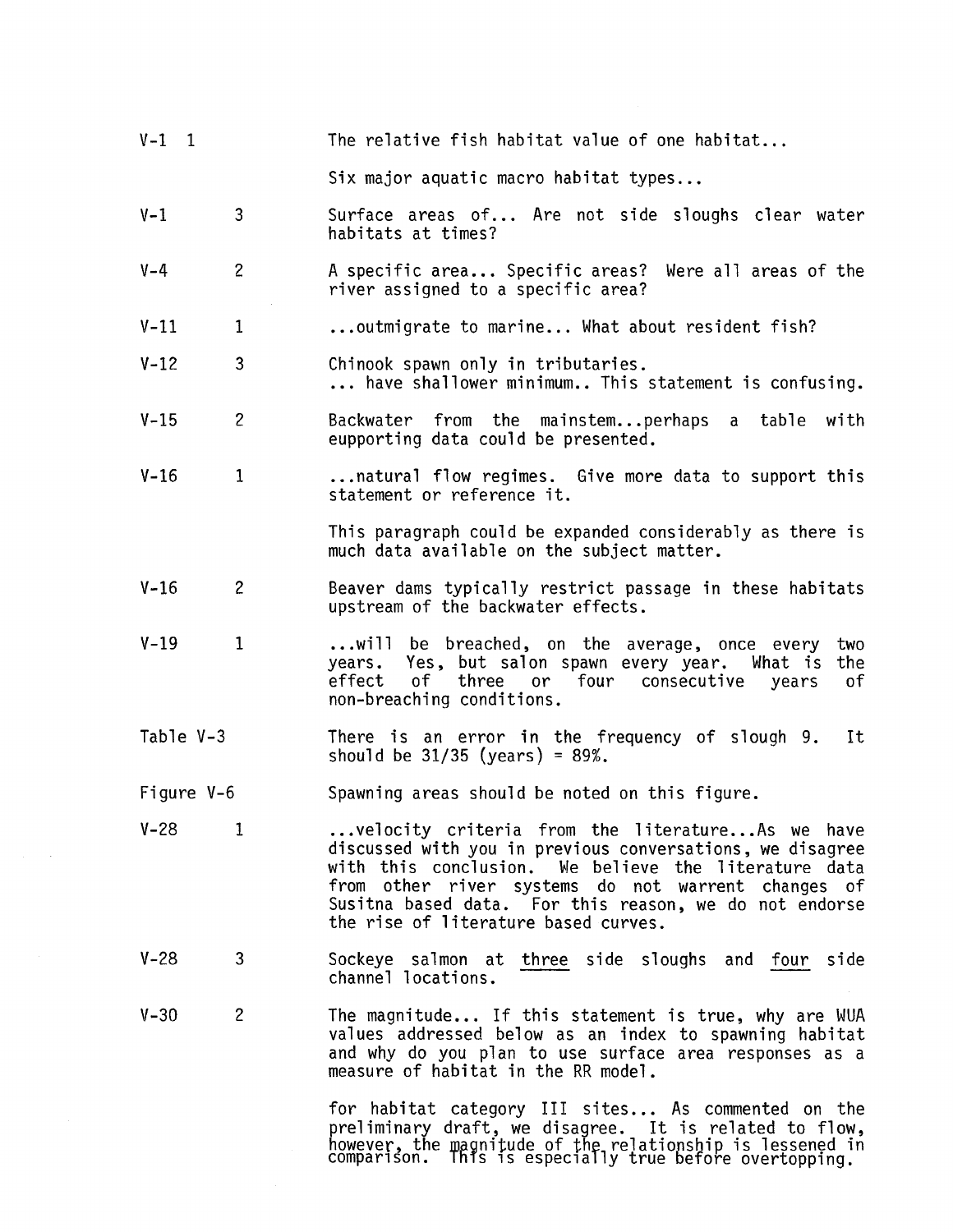A comparison of the WUA... A small amount of usable habitat exists in relation to total suitable area but not to that present in other habitats.

The magnitude of the WUA... This is only partially true as both upwelling and substrate are only partially fixed. Areas of both change in quantity and quality with changes in streamflow.

- V-30 3 The highest value occurs... Is this statement referring to slough flows?
- $V-32$ 1 ... by 16 and 53 percent... Where did you get these numbers?
- V-32 2 Five cfs seems high for upper side channel 11.
- V-37 1 This paragraph is well done.
- V-37 2 ... spawning habitat results primarily...
- V-37 2 ... flows for non-breached conditions... Are these the same as presented in Chapter 7 of the ADF&G Report No. 3?
- V-40 1 As commented before, this is a reasonably good discussion of ADF&G material except for the problems noted. needs to be made clearer that the important factor is the shape of the curve and not necessarily its magnitude.
- $V 40$ 3 Cover is used... This sentence should be referenced.
- $VI-1$ 2 Channel morphology should be considered. Although it is relatively constant, it in effect determines streamflow, and the thermal and the water quality regimes of each habitat type.
- $VI 2$ 2 Suspended sediment load also limits spawning and rearing potential by cementing substrates making them ususable.
- $VI-2$ 3 Channel gradient and morphology should be included in this discussion as they determine overtopping flows which appear to be a prime determinant of habitat quality in the middle river reach.
- $VI-3$ 2 Resident fish should be included in this discussion. They also utilize these habitat types.
- $VI-3$ 3 ...result in relatively high survival...<br>...rear near their natal....
- Figure VI-I Chum salmon should be added to tributary rearing from May through July.
- $VI-6$  1 Chinook overwintering should be mentioned as a rearing phase because this period has the highest mortality. See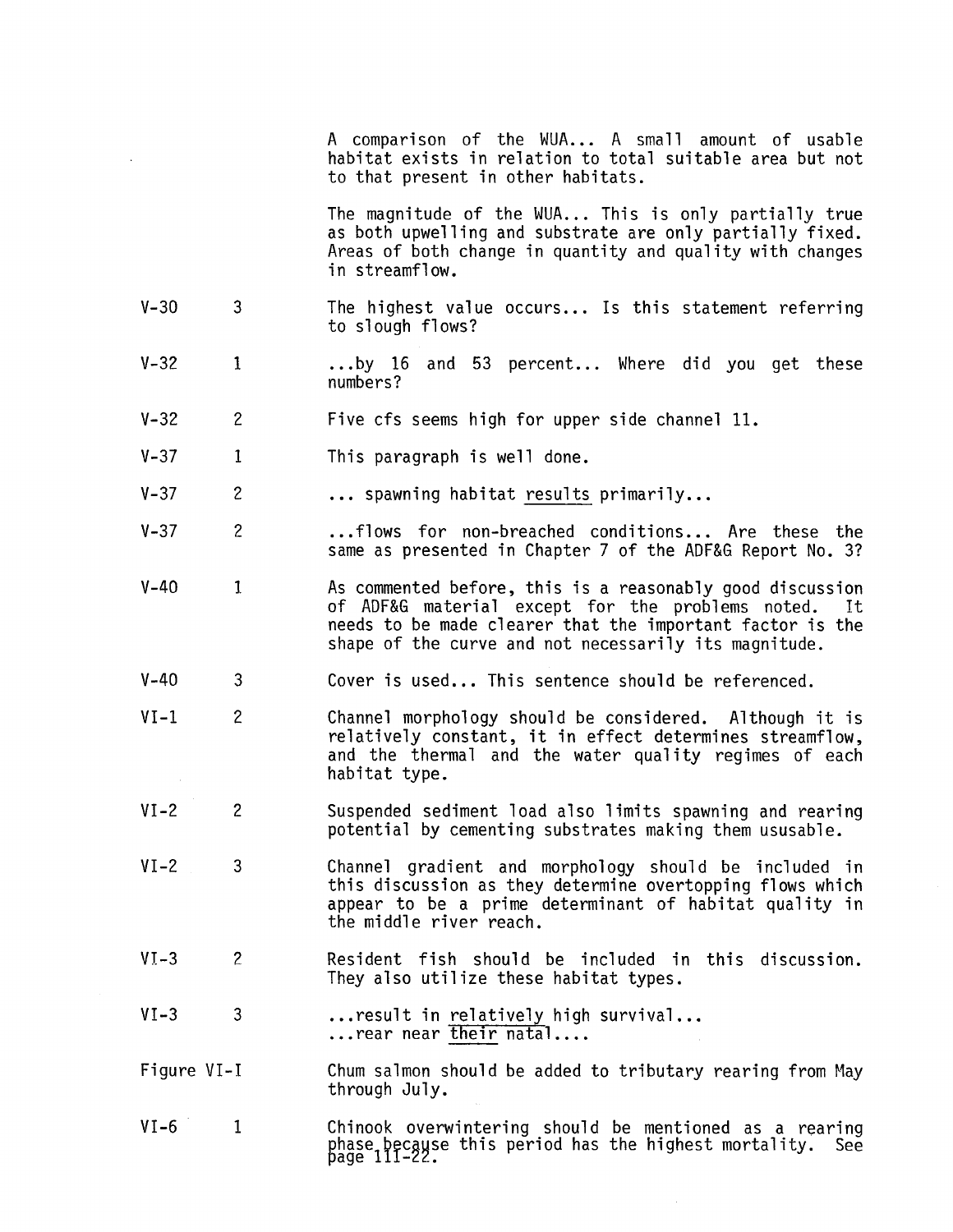- VI-6 2 The quantity of these also change with changes in discharge. Especially with fixed boundry variables such as substrate and upwelling.
- Table VI-2 How were these numbers assigned? If methods are not presentable, say that they are professionally judged. ADF&G staff should be consulted about these.
- VI-8 2 In winter pools... Earlier in this volume it was clearly stated that interstitial spaces in pools are filled with fines. Which is true?
- Table VI-3 The headers would be best arranged from left to right as Side Slough, Tributary Mouth, Upland Slough, Channel, and Mainstem.
- VI-12 1 Both positive and negative effects of high summer streamflows effects should be discussed.
- VI-12 2 ... sediment transport regimes (Figure VI-2) ...
- $VI-12$  3 ... increase five-fold... Which flow scenerio are you referring to?
- VI-15 3 ... stimulate algae growth .. Not at 600 NTU's. See page IV-38.
- Figure VI-3 See attached copy for suggested relationship.
- $VI-17$ 1 It is likely... It is clearly stated on page IV-70 that a mainstem staging discharge of 20,000 cfs is needed to maintain upwelling at present levels. Please explain how a winter discharge of 10,000 cfs without ice cover can increase upwelling.

The effect of possible elevated winter upwelling temperatures or incubation should be mentioned.

A lack of ice cover would also reduce upwelling influenced by ice cover.

- VI-18 As previously commented, this section generally sounds like a endoresement of the project. It gives only the positive aspects of project construction and operation on<br>the fishery. It does not objectively present any the fishery. It does not objectively present any<br>detrimental impacts which surely will occur. Both impacts which surely will occur. adverse and benificial impacts should be objectively discussed.
- VII-2 Ashton, George D. 1978. Is this reference complete?
- $VII-7$ Please delete the reference to Schmidt, D. 1984 personal communication and reference reports or referencable technical memoranda.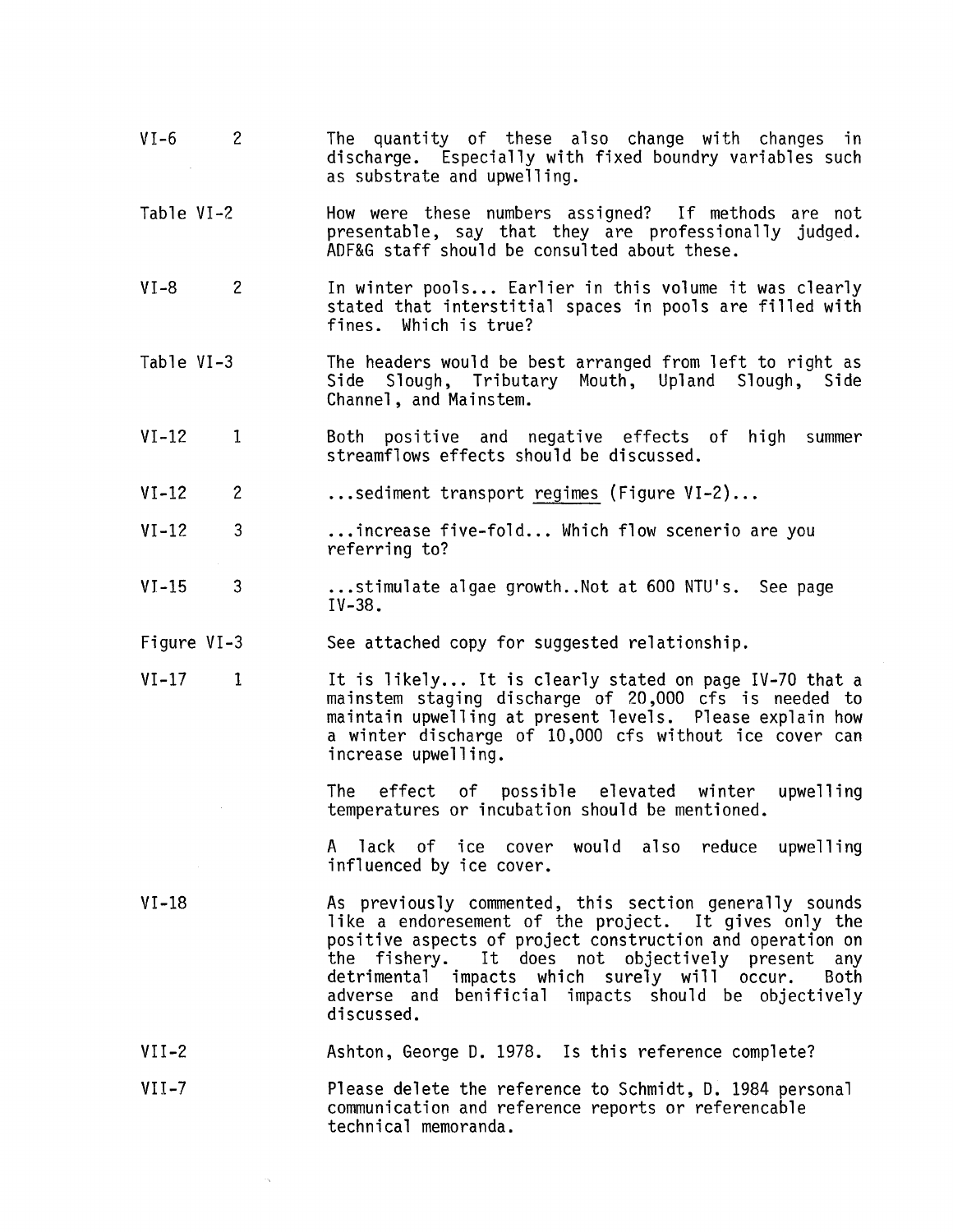